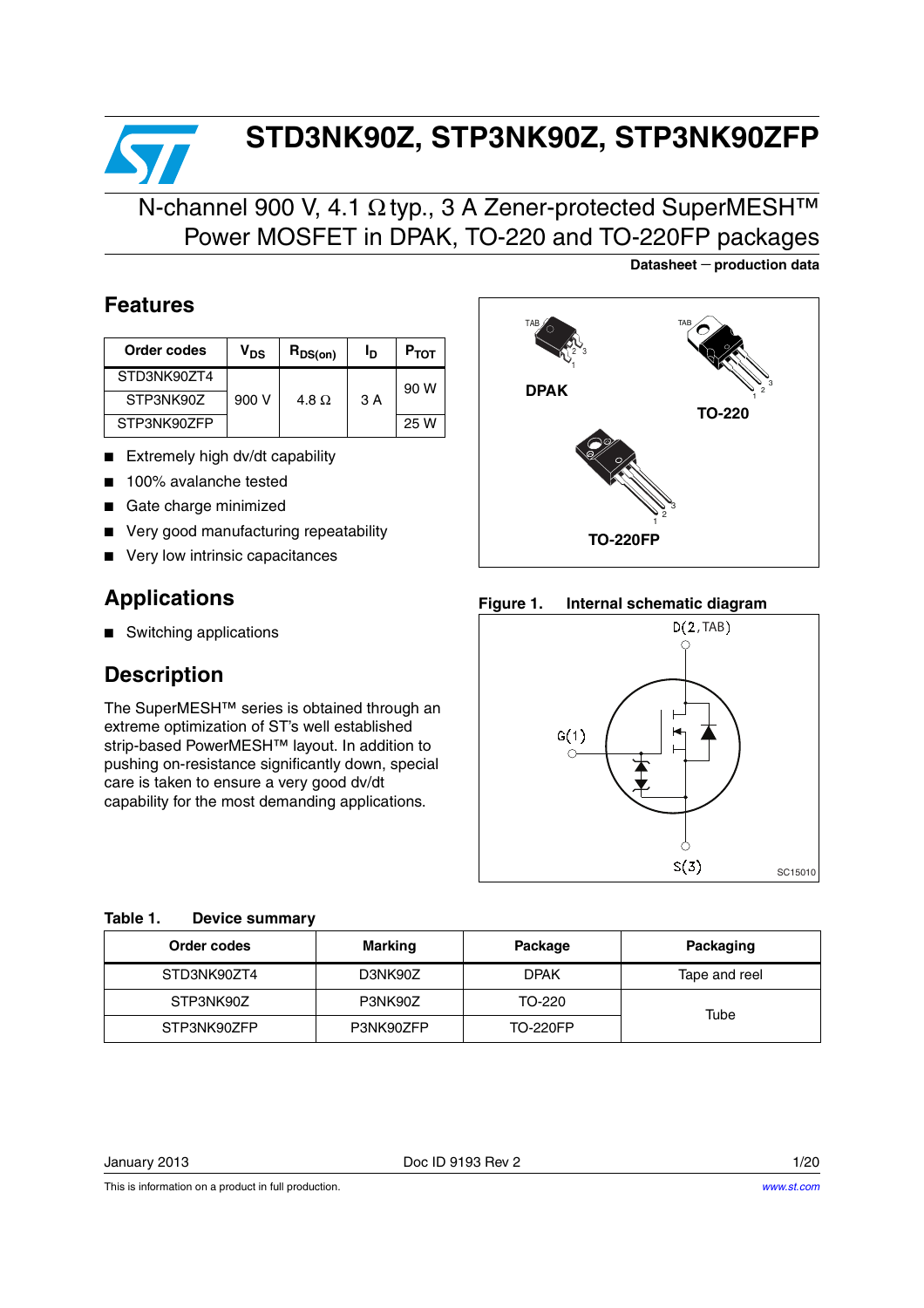# **Contents**

| $\mathbf 1$             |  |
|-------------------------|--|
| $\overline{2}$          |  |
|                         |  |
| $\overline{\mathbf{3}}$ |  |
| $\overline{\mathbf{4}}$ |  |
| $5\phantom{1}$          |  |
| 6                       |  |

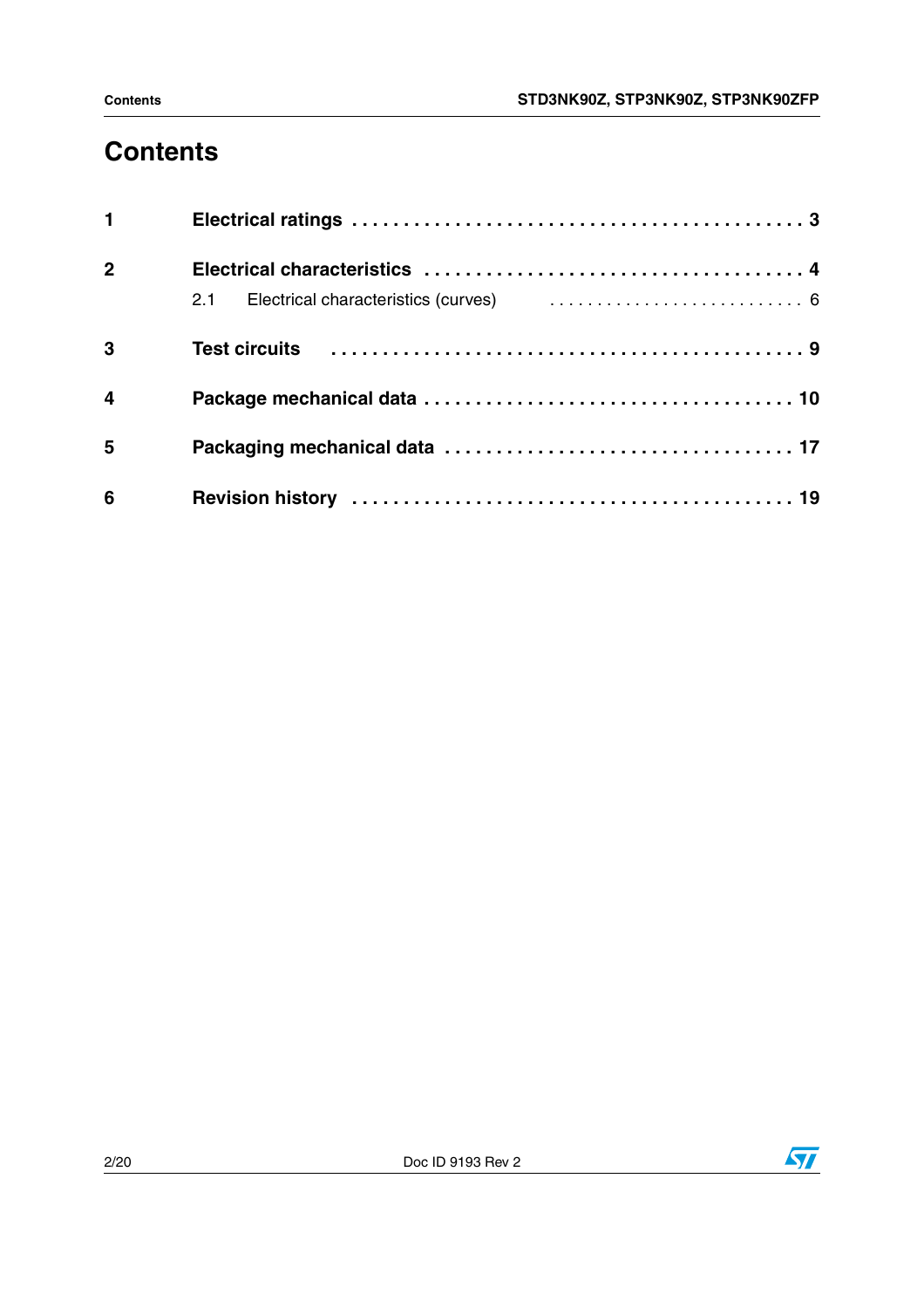# <span id="page-2-0"></span>**1 Electrical ratings**

|                           | <b>Parameter</b>                                                                                    | <b>Value</b>        | <b>Unit</b>     |                    |
|---------------------------|-----------------------------------------------------------------------------------------------------|---------------------|-----------------|--------------------|
| Symbol                    |                                                                                                     | <b>DPAK, TO-220</b> | <b>TO-220FP</b> |                    |
| $V_{DS}$                  | Drain-source voltage                                                                                | 900                 |                 | V                  |
| $V_{GS}$                  | Gate-source voltage                                                                                 | ± 30                |                 | v                  |
| l <sub>D</sub>            | Drain current (continuous) at $T_C = 25^{\circ}C$                                                   | 3                   | 3(1)            | A                  |
| l <sub>D</sub>            | Drain current (continuous) at $T_C = 100^{\circ}C$                                                  | 1.89                | 1.89(1)         | A                  |
| $I_{DM}$ <sup>(2)</sup>   | Drain current (pulsed)                                                                              | 12                  | $12^{(1)}$      | A                  |
| $P_{TOT}$                 | Total dissipation at $T_C = 25^{\circ}C$                                                            | 90                  | 25              | w                  |
|                           | Derating factor                                                                                     | 0.72                | 0.2             | $W$ <sup>o</sup> C |
| $E_{SD}$                  | Gate-source human body model (R=1,5<br>$k\Omega$ , C=100 pF)                                        | 4                   |                 | kV                 |
| $dv/dt$ <sup>(3)</sup>    | Peak diode recovery voltage slope                                                                   | 4.5                 |                 | V/ns               |
| V <sub>ISO</sub>          | Insulation withstand voltage (RMS) from<br>all threeleads to external heat sink<br>$(t=1s;Tc=25°C)$ |                     | 2500            | $\vee$             |
| $T_i$<br>$T_{\text{stg}}$ | Operating junction temperature<br>Storage temperature                                               | $-55$ to $150$      |                 | °C                 |

| Table 2. |  | Absolute maximum ratings |  |
|----------|--|--------------------------|--|
|----------|--|--------------------------|--|

1. Limited by maximum junction temperature

2. Pulse width limited by safe operating area

3.  $I_{SD} \leq 3A$ , di/dt  $\leq 200A/\mu s$ ,  $V_{DD} = 80\% V_{(BR)DSS}$ 

#### **Table 3. Thermal data**

| Symbol                  | <b>DPAK</b><br><b>Parameter</b>           |      | <b>TO-220FP</b><br>TO-220 |    | Unit               |
|-------------------------|-------------------------------------------|------|---------------------------|----|--------------------|
| R <sub>thi-case</sub>   | Thermal resistance junction-case max      | 1.38 |                           | 5  | $\rm ^{\circ}$ C/W |
| $R_{\text{thi-amb}}$    | Thermal resistance junction-amb max       | 62.5 |                           |    | $\rm ^{\circ}$ C/W |
| $R_{\text{thip}}^{(1)}$ | Thermal resistance junction-pcb max<br>50 |      |                           | °C |                    |

1. When mounted on 1inch² FR-4 board, 2 oz Cu

#### **Table 4. Avalanche characteristics**

| Symbol          | <b>Parameter</b>                                                                          | Max value | Unit |
|-----------------|-------------------------------------------------------------------------------------------|-----------|------|
| <sup>I</sup> AR | Avalanche current, repetitive or not-<br>repetitive (pulse width limited by $T_{i max}$ ) |           | А    |
| $E_{AS}$        | Single pulse avalanche energy<br>(starting Tj=25°C, $I_D=I_{AR}$ , $V_{DD} = 50V$ )       | 180       | mJ   |

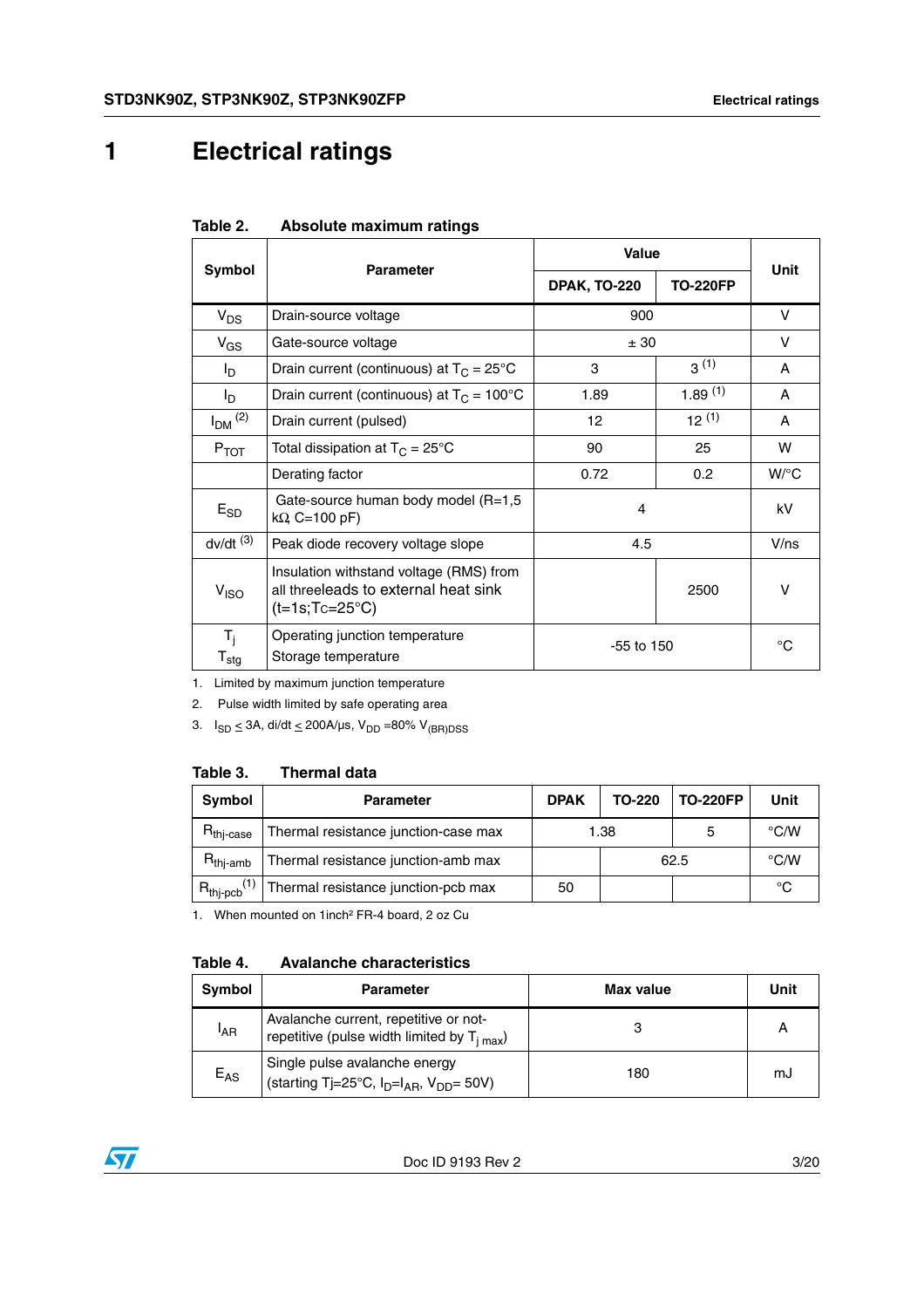# <span id="page-3-0"></span>**2 Electrical characteristics**

(Tcase =25°C unless otherwise specified)

| <b>Symbol</b>           | <b>Parameter</b>                                    | <b>Test conditions</b>                                       | Min. | Typ. | Max. | Unit     |
|-------------------------|-----------------------------------------------------|--------------------------------------------------------------|------|------|------|----------|
| $V_{(BR)DSS}$           | Drain-source breakdown<br>voltage                   | $I_D = 1$ mA, $V_{GS} = 0$                                   | 900  |      |      | v        |
| <b>I</b> <sub>DSS</sub> | Zero gate voltage drain<br>current ( $V_{GS} = 0$ ) | $V_{DS}$ = 900 V<br>$V_{DS}$ = 900 V, T <sub>i</sub> =125 °C |      |      | 50   | μA<br>μA |
| lgss                    | Gate body leakage<br>current $(V_{DS} = 0)$         | $V_{GS} = \pm 20$ V, $V_{DS} = 0$                            |      |      | ±10  | μA       |
| $V_{GS(th)}$            | Gate threshold voltage                              | $V_{DS} = V_{GS}$ , $I_D = 50 \mu A$                         | 3    | 3.75 | 4.5  | $\vee$   |
| $R_{DS(on)}$            | Static drain-source on-<br>resistance               | $V_{GS}$ = 10 V, I <sub>D</sub> = 1.5 A                      |      | 4.1  | 4.8  | Ω        |

#### **Table 5. On /off states**

#### **Table 6. Dynamic**

| <b>Symbol</b>                                            | <b>Parameter</b>                                                           | <b>Test conditions</b>                                          | Min.                     | Typ.              | Max. | Unit           |
|----------------------------------------------------------|----------------------------------------------------------------------------|-----------------------------------------------------------------|--------------------------|-------------------|------|----------------|
| $g_{\text{fs}}^{(1)}$                                    | Forward<br>transconductance                                                | $V_{DS}$ =15 V, $I_D$ = 1.5 A                                   |                          | 2.7               |      | S              |
| $C_{\text{iss}}$<br>$C_{\rm oss}$<br>C <sub>rss</sub>    | Input capacitance<br>Output capacitance<br>Reverse transfer<br>capacitance | $V_{DS}$ = 25 V, f = 1 MHz, $V_{GS}$ = 0                        | $\overline{\phantom{0}}$ | 590<br>63<br>13   |      | рF<br>pF<br>pF |
| $\mathrm{C_{oss\ eq}}^{(2)}$                             | Equivalent ouput<br>capacitance                                            | $V_{GS} = 0$ , $V_{DS} = 0$ V to 400 V                          |                          | 34                |      | pF             |
| $\mathsf{Q}_{\mathsf{g}}$<br>$Q_{gs}$<br>$Q_{\text{gd}}$ | Total gate charge<br>Gate-source charge<br>Gate-drain charge               | $V_{DD} = 720$ V, $I_D = 3$ A<br>$V_{GS}$ =10 V see (Figure 18) |                          | 22.7<br>4.2<br>12 |      | nC<br>пC<br>nС |

1. Pulsed: pulse duration =  $300\mu s$ , duty cycle  $1.5\%$ 

2. C<sub>oss eq</sub>. is defined as a constant equivalent capacitance giving the same charging time as C<sub>oss</sub> when V<sub>DS</sub><br>increases from 0 to 80%

|  | Symbol            | <b>Parameter</b>                 | <b>Test conditions</b>                                                                              | Min. | Typ.     | <b>Max</b> | Unit     |
|--|-------------------|----------------------------------|-----------------------------------------------------------------------------------------------------|------|----------|------------|----------|
|  | $I_{d(0n)}$<br>t, | Turn-on delay time<br>Rise time  | $V_{DD}$ =450 V, I <sub>D</sub> = 1.5 A,<br>$R_G$ =4.7 $\Omega$ , $V_{GS}$ =10 V<br>see (Figure 17) |      | 18       |            | ns<br>ns |
|  | $t_{d(off)}$<br>t | Turn-off delay time<br>Fall time | $V_{DD}$ =720 V, I <sub>D</sub> = 1.5 A,<br>$R_G = 4.7 \Omega$ , $V_{GS} = 10 V$<br>see (Figure 17) |      | 45<br>18 |            | ns<br>ns |

#### **Table 7. Switching times**

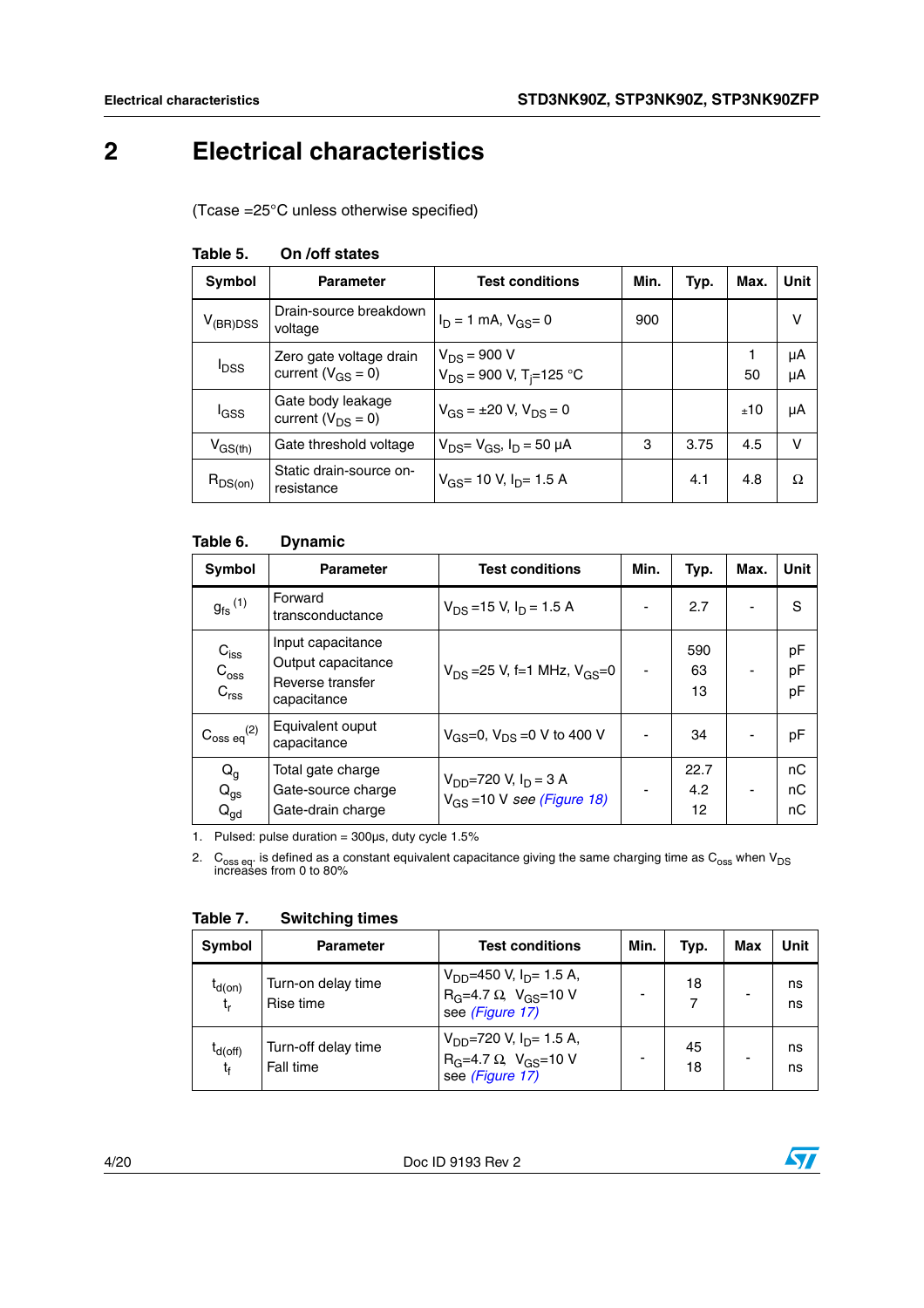| Symbol           | <b>Parameter</b>              | <b>Test conditions</b>                                                           | Min.           | Typ. | Max. | Unit |
|------------------|-------------------------------|----------------------------------------------------------------------------------|----------------|------|------|------|
| l <sub>SD</sub>  | Source-drain current          |                                                                                  |                |      | 3    | A    |
| $I_{SDM}^{(1)}$  | Source-drain current (pulsed) |                                                                                  |                |      | 12   | A    |
| $V_{SD}^{(2)}$   | Forward on voltage            | $I_{SD} = 3 A$ , $V_{GS} = 0$                                                    |                |      | 1.6  | v    |
| t <sub>rr</sub>  | Reverse recovery time         |                                                                                  |                | 510  |      | ns   |
| $Q_{rr}$         | Reverse recovery charge       | $I_{SD} = 3$ A, di/dt = 100A/µs,<br>V <sub>DD</sub> =40 V, T <sub>i</sub> =150°C | $\overline{a}$ | 2.2  |      | μC   |
| <sup>I</sup> RRM | Reverse recovery current      | (Figure 22)                                                                      |                | 8.7  |      | A    |

**Table 8. Source drain diode**

1. Pulse width limited by safe operating area

2. Pulsed: pulse duration =  $300\mu s$ , duty cycle  $1.5\%$ 

|  | Table 9. | Gate-source zener diode |  |
|--|----------|-------------------------|--|
|--|----------|-------------------------|--|

| Svmbol               | <b>Parameter</b>                 | <b>Test conditions</b>       | Min. | Tvp. | Max. | <b>Unit</b> |
|----------------------|----------------------------------|------------------------------|------|------|------|-------------|
| <sup>V</sup> (BR)GSO | Gate-source breakdown<br>voltage | $I_{GS}$ =± 1 mA, $I_{D}$ =0 | 30   |      |      |             |

The built-in back-to-back Zener diodes have been specifically designed to enhance not only the device's ESD capability, but also to make them capable of safely absorbing any voltage transients that may occasionally be applied from gate to source. In this respect, the Zener voltage is appropriate to achieve efficient and cost-effective protection of device integrity. The integrated Zener diodes thus eliminate the need for external components.

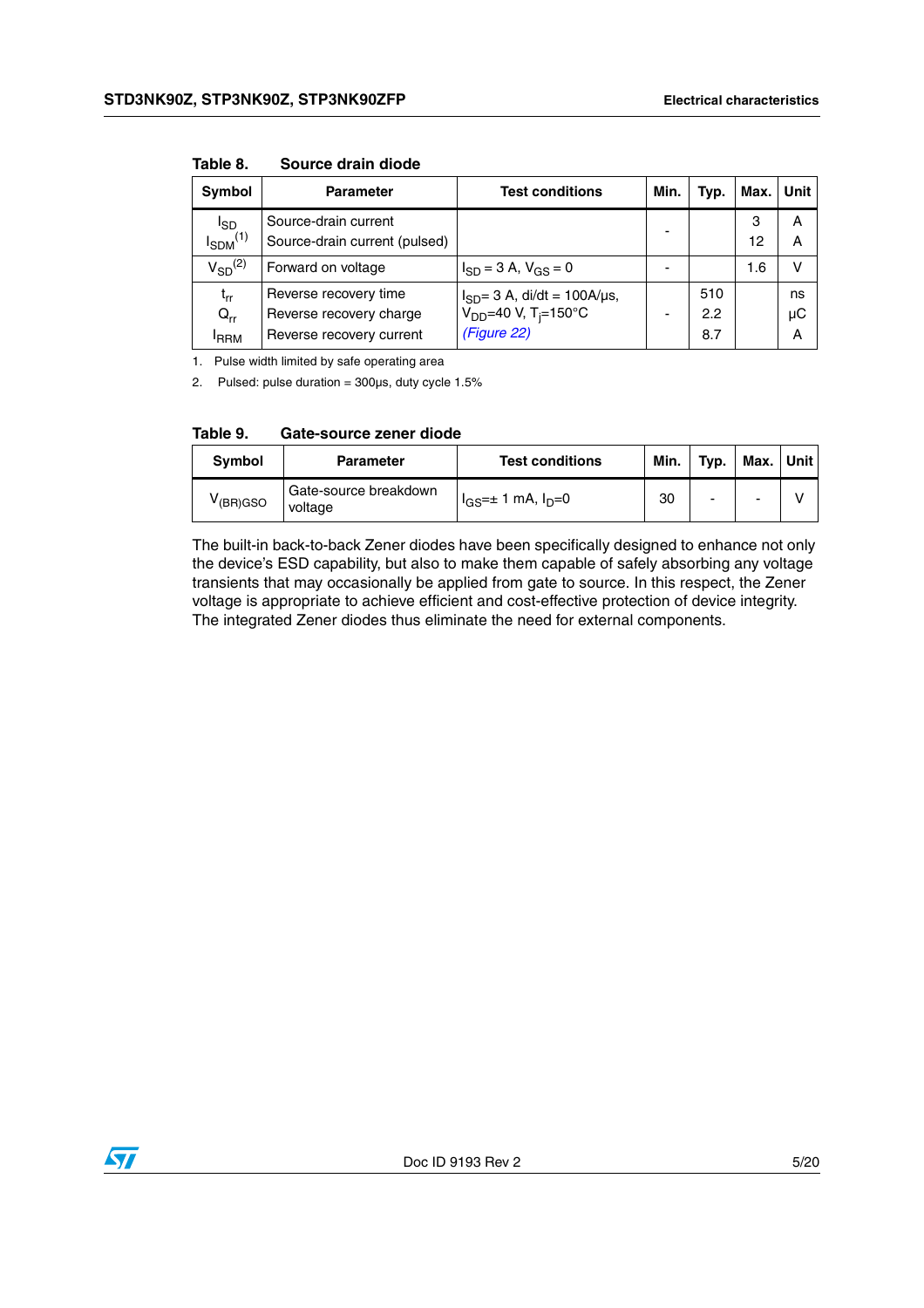### <span id="page-5-0"></span>**2.1 Electrical characteristics (curves)**



 $\overline{2}$ 

 $\mathbf 0$ 

 $\overline{4}$ 

 $\overline{6}$ 

 $8 \sqrt{cs(V)}$ 



 $\mathbf{o}$ 

 $\overline{10}$ 

 $\overline{\mathbf{5}}$ 

 $\overline{15}$ 

 $\overline{20}$ 

 $\overline{V_{DS}}(V)$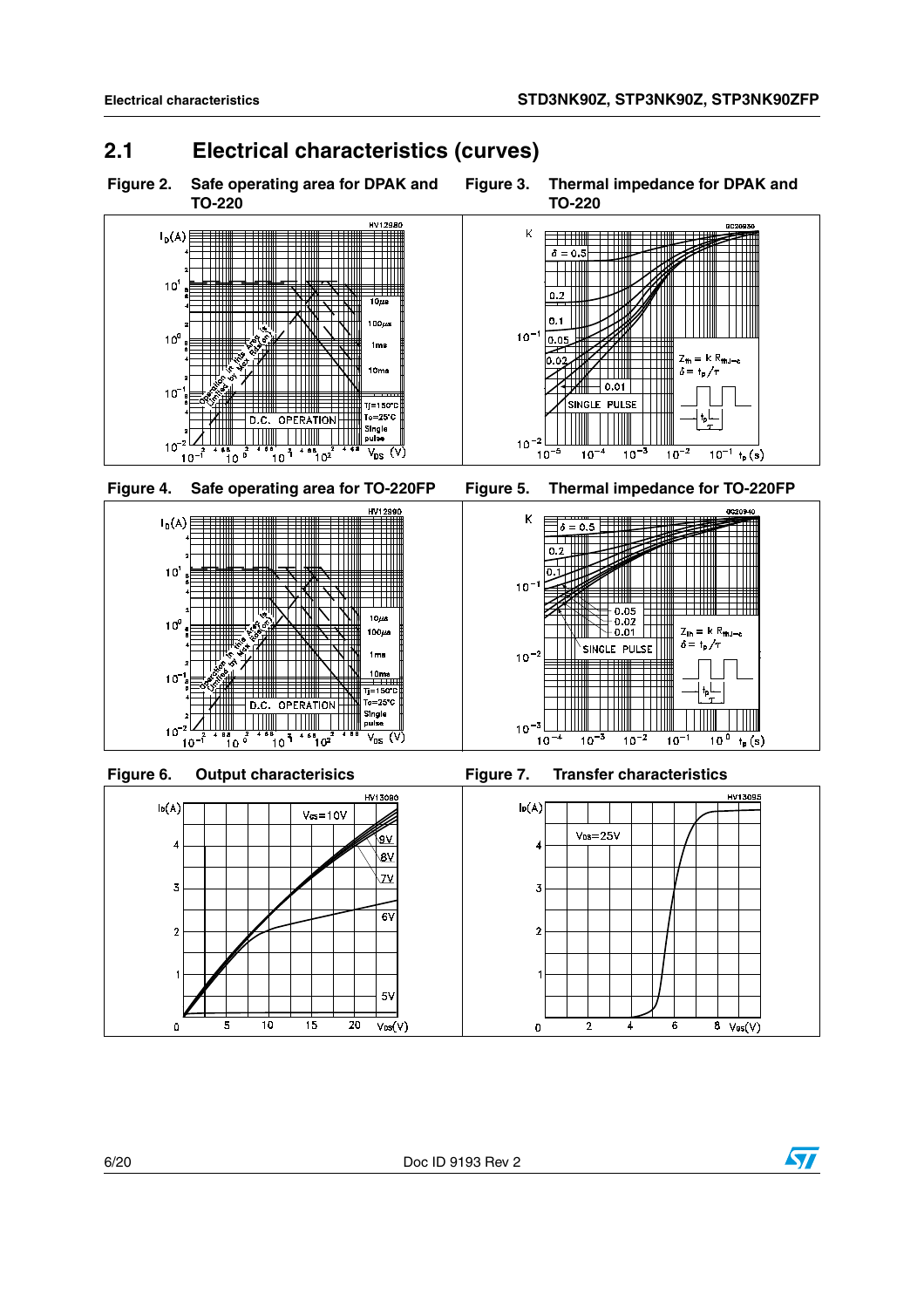









**Figure 12. Normalized gate threshold voltage vs temperature**

 $\bm{\varpi}$ 



**Figure 13. Normalized on-resistance vs temperature**

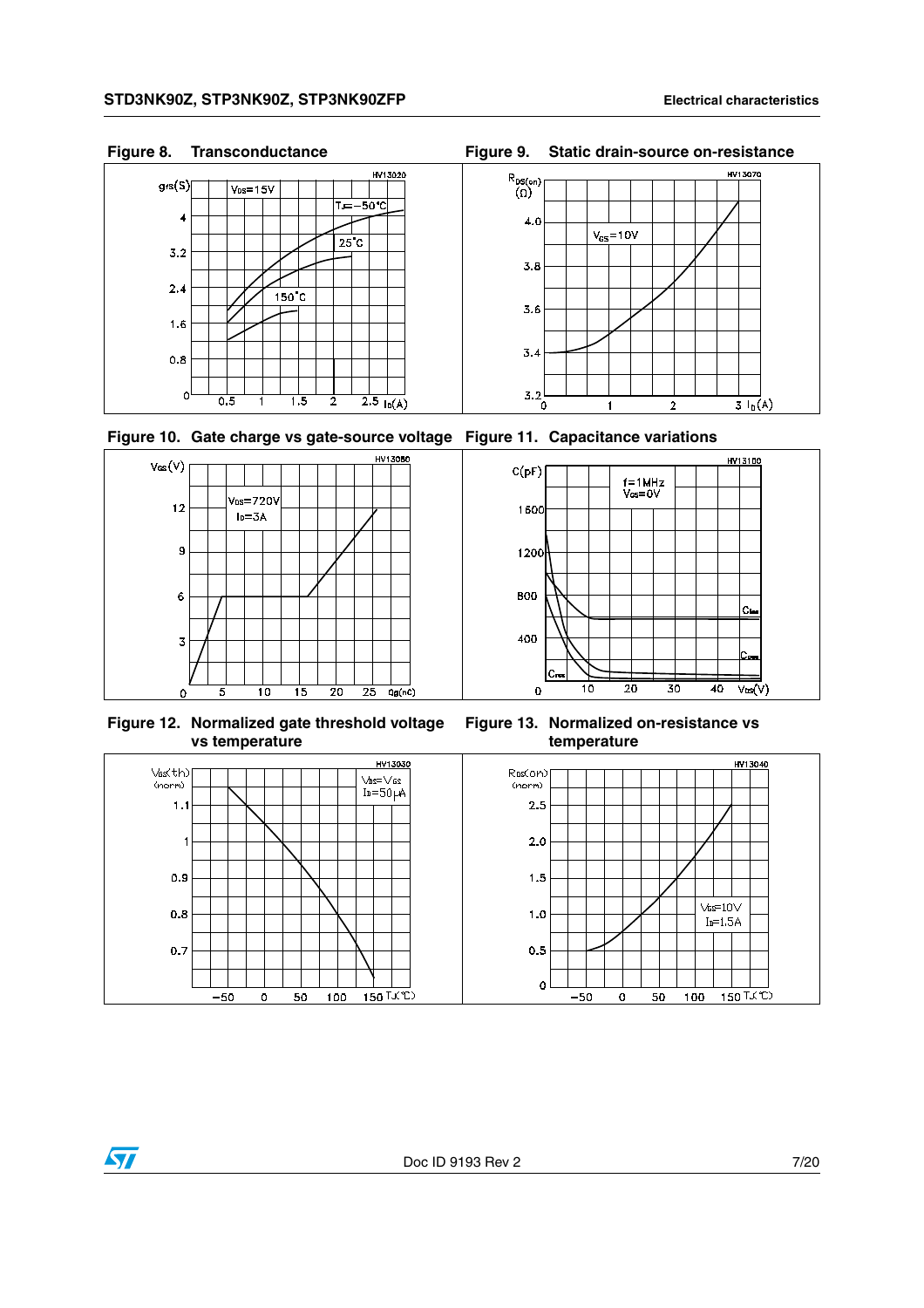HV13060  $Vsn(V)$  $1.15$  $T = -50$  $1.0$  $0.85$  $25<sup>2</sup>$  $0.7$  $\frac{1}{150}$  $0.55$  $0.4<sub>0</sub>$  $\overline{3}$ 7  $\overline{2}$  $Isp(A)$ 







**Figure 15. Maximum avalanche energy vs temperature**

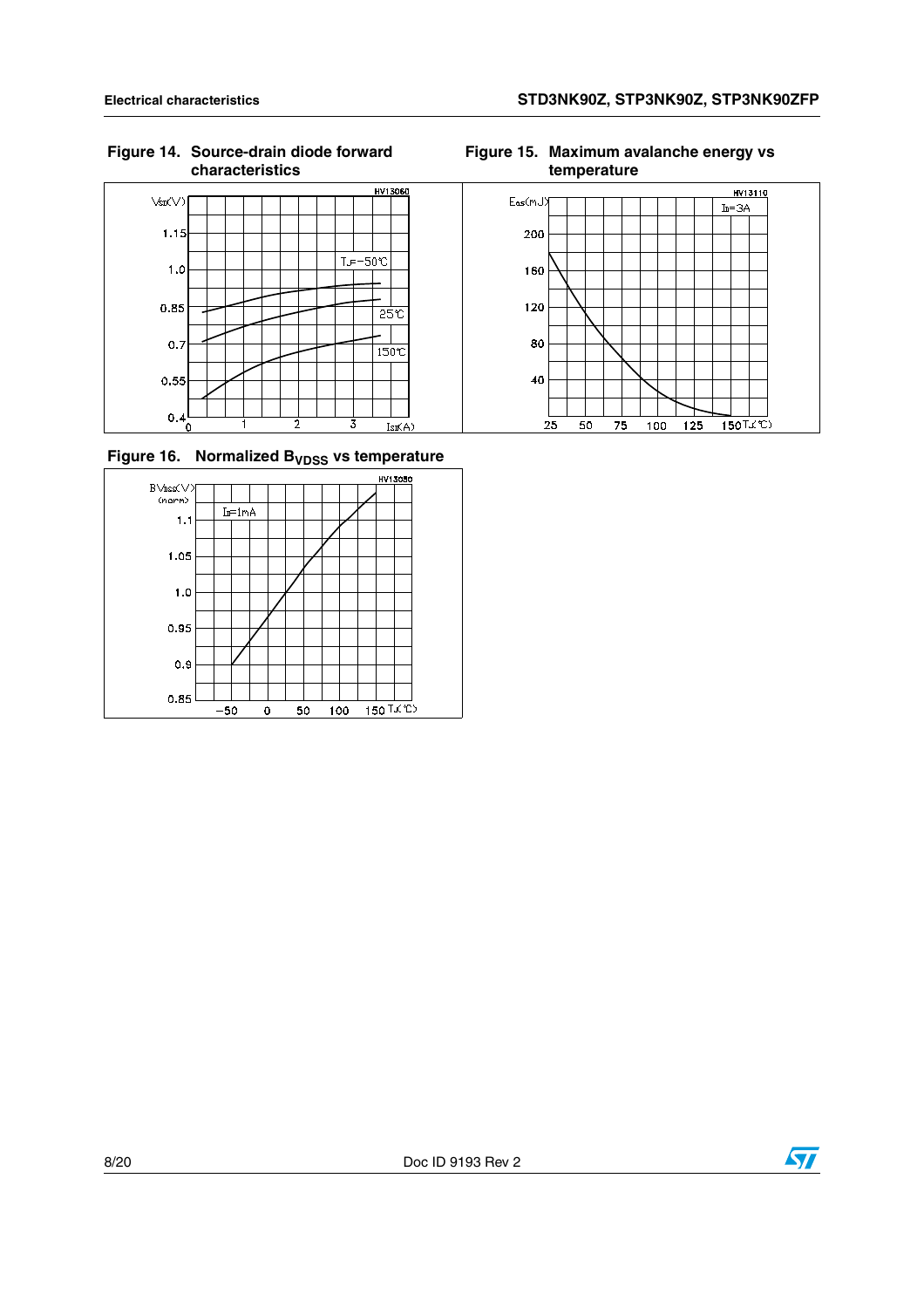### <span id="page-8-0"></span>**3 Test circuits**

<span id="page-8-2"></span>











<span id="page-8-1"></span>

 $\mathrm{O}^{\mathsf{V}}$ <sub>OD</sub>  $12V$  $47K<sub>0</sub>$  $1K\Omega$ 100nF  $I_G = \text{CONST}$  $V_i = 20V = V_{GMAX}$ 100 $\Omega$  $\frac{1}{4}$  $D.U.T.$ ◯  $\frac{2200}{\pi}$  $\frac{V}{C}$ 2.7K $\Omega$  $\overline{\diagup}$  $47K \Omega$  $1K\Omega$ P., **SC06000** 





<span id="page-8-3"></span>



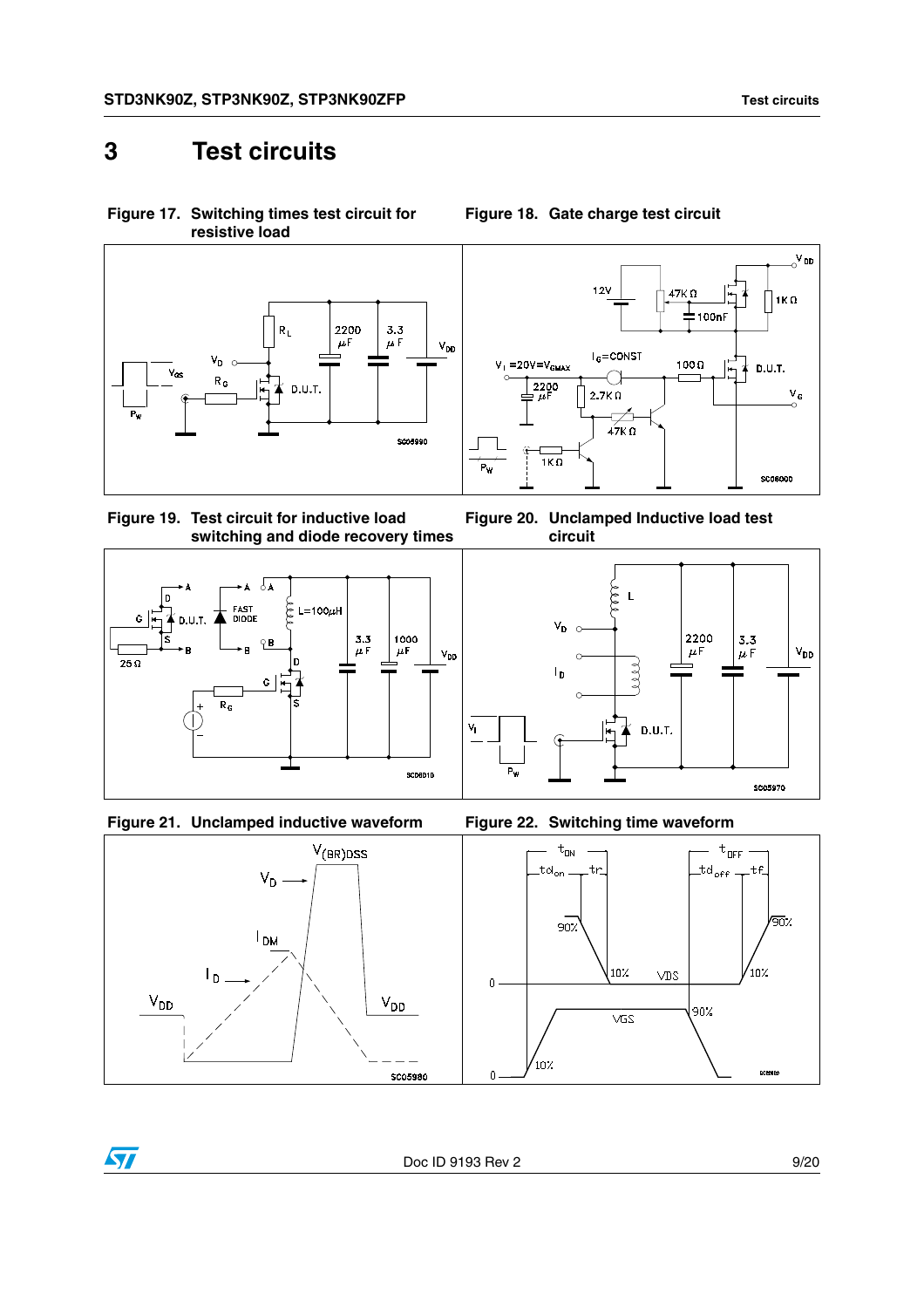## <span id="page-9-0"></span>**4 Package mechanical data**

In order to meet environmental requirements, ST offers these devices in different grades of ECOPACK $^{\circledR}$  packages, depending on their level of environmental compliance. ECOPACK $^{\circledR}$ specifications, grade definitions and product status are available at: *[www.st.com](http://www.st.com)*. ECOPACK® is an ST trademark.

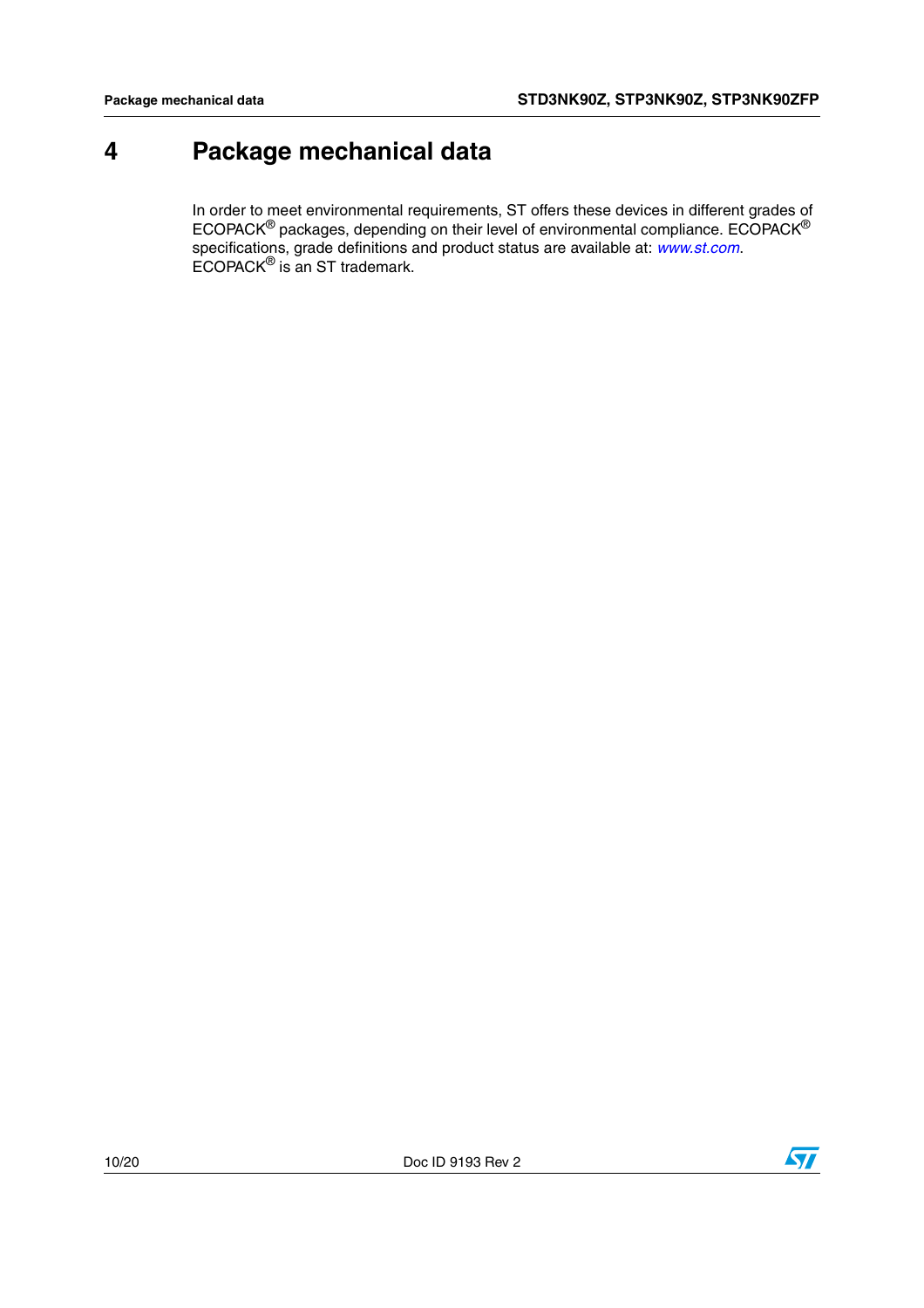| Dim.                              | $\mathop{\text{mm}}\nolimits$ |      |              |  |  |
|-----------------------------------|-------------------------------|------|--------------|--|--|
|                                   | Min.                          | Typ. | Max.         |  |  |
| $\mathsf{A}$                      | 2.20                          |      | 2.40         |  |  |
| A1                                | 0.90                          |      | 1.10         |  |  |
| A2                                | 0.03                          |      | 0.23         |  |  |
| $\sf b$                           | 0.64                          |      | 0.90         |  |  |
| b4                                | 5.20                          |      | 5.40         |  |  |
| $\mathbf{C}$                      | 0.45                          |      | 0.60         |  |  |
| c2                                | 0.48                          |      | 0.60         |  |  |
| $\mathsf D$                       | 6.00                          |      | 6.20         |  |  |
| D <sub>1</sub>                    |                               | 5.10 |              |  |  |
| $\mathsf E$                       | 6.40                          |      | 6.60         |  |  |
| E <sub>1</sub>                    |                               | 4.70 |              |  |  |
| $\mathsf{e}% _{t}\left( t\right)$ |                               | 2.28 |              |  |  |
| e1                                | 4.40                          |      | 4.60         |  |  |
| $\boldsymbol{\mathsf{H}}$         | 9.35                          |      | 10.10        |  |  |
| $\overline{\mathsf{L}}$           | $\mathbf{1}$                  |      |              |  |  |
| L1                                |                               | 2.80 |              |  |  |
| L2                                |                               | 0.80 |              |  |  |
| L4                                | 0.60                          |      | $\mathbf{1}$ |  |  |
| $\sf R$                           |                               | 0.20 |              |  |  |
| V <sub>2</sub>                    | $0^{\circ}$                   |      | $8^{\circ}$  |  |  |

**Table 10. DPAK (TO-252) mechanical data**

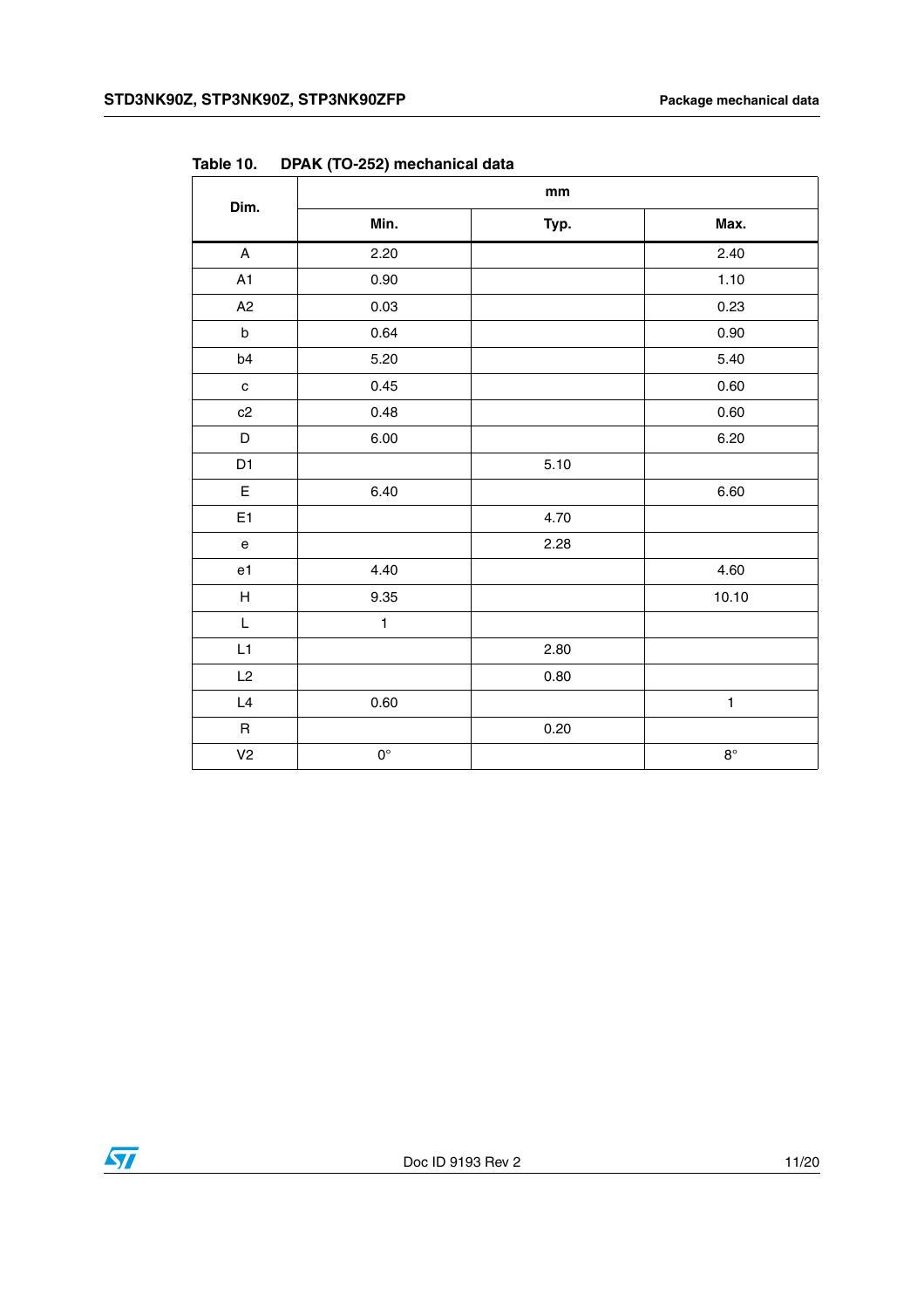



#### **Figure 24. DPAK footprint (a)**



a. All dimensions are in millimeters

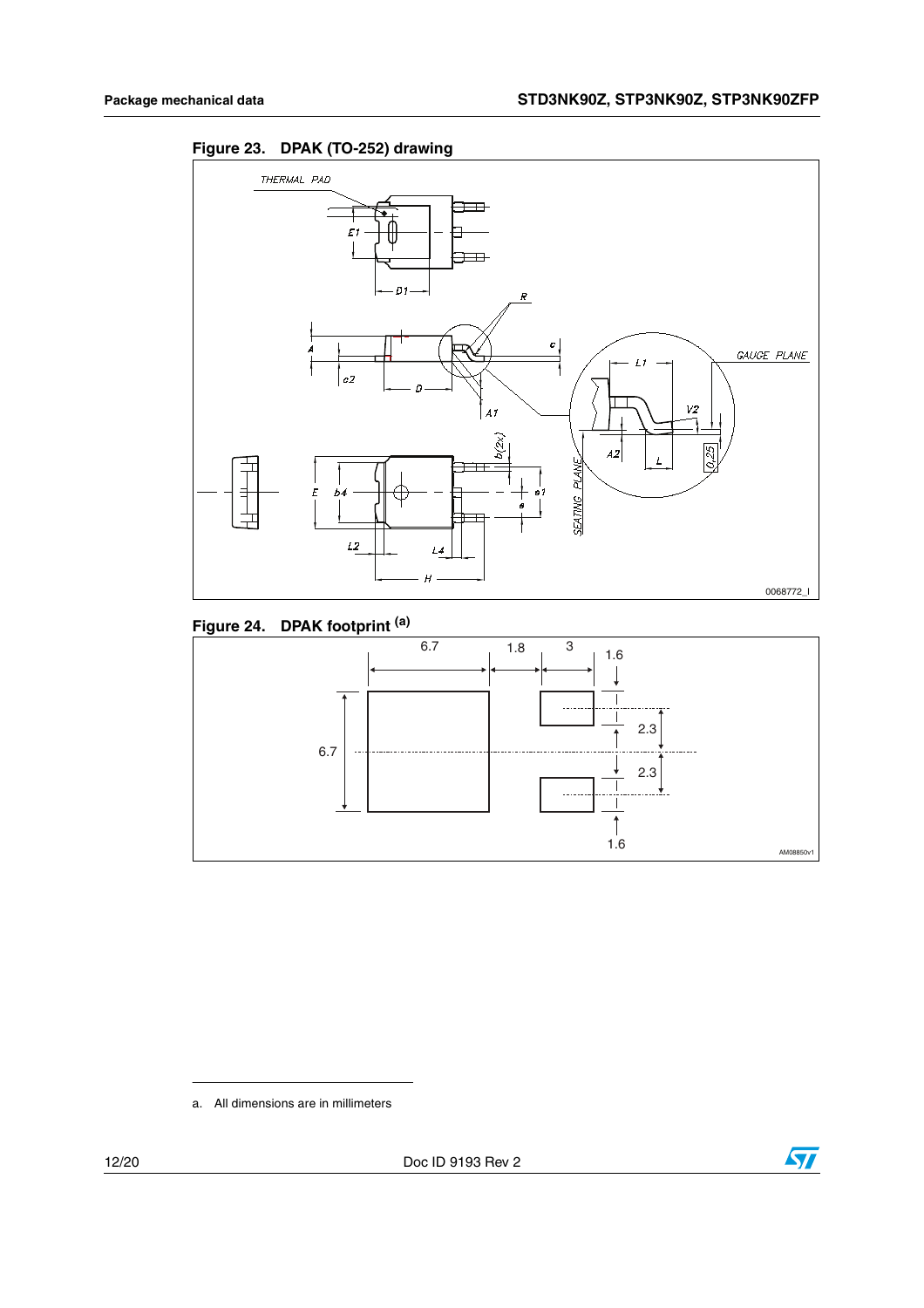| Dim.                              | mm    |       |       |  |  |
|-----------------------------------|-------|-------|-------|--|--|
|                                   | Min.  | Typ.  | Max.  |  |  |
| $\boldsymbol{\mathsf{A}}$         | 4.40  |       | 4.60  |  |  |
| $\mathsf b$                       | 0.61  |       | 0.88  |  |  |
| b1                                | 1.14  |       | 1.70  |  |  |
| $\mathbf{C}$                      | 0.48  |       | 0.70  |  |  |
| D                                 | 15.25 |       | 15.75 |  |  |
| D <sub>1</sub>                    |       | 1.27  |       |  |  |
| $\mathsf E$                       | 10    |       | 10.40 |  |  |
| $\mathsf{e}% _{t}\left( t\right)$ | 2.40  |       | 2.70  |  |  |
| e1                                | 4.95  |       | 5.15  |  |  |
| F                                 | 1.23  |       | 1.32  |  |  |
| H1                                | 6.20  |       | 6.60  |  |  |
| J1                                | 2.40  |       | 2.72  |  |  |
| L                                 | 13    |       | 14    |  |  |
| L1                                | 3.50  |       | 3.93  |  |  |
| L20                               |       | 16.40 |       |  |  |
| L30                               |       | 28.90 |       |  |  |
| ØP                                | 3.75  |       | 3.85  |  |  |
| $\mathsf Q$                       | 2.65  |       | 2.95  |  |  |

**Table 11. TO-220 type A mechanical data**

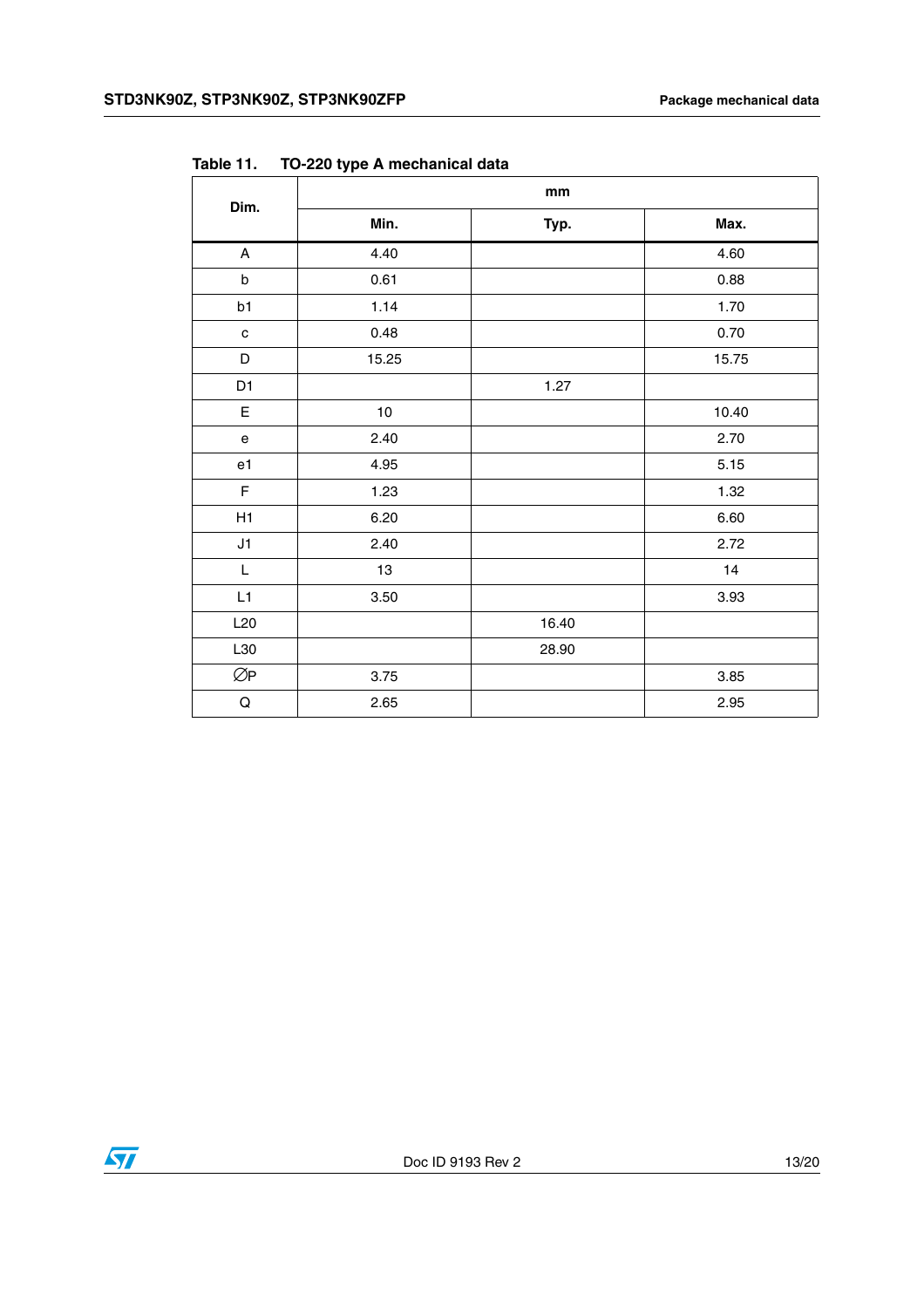



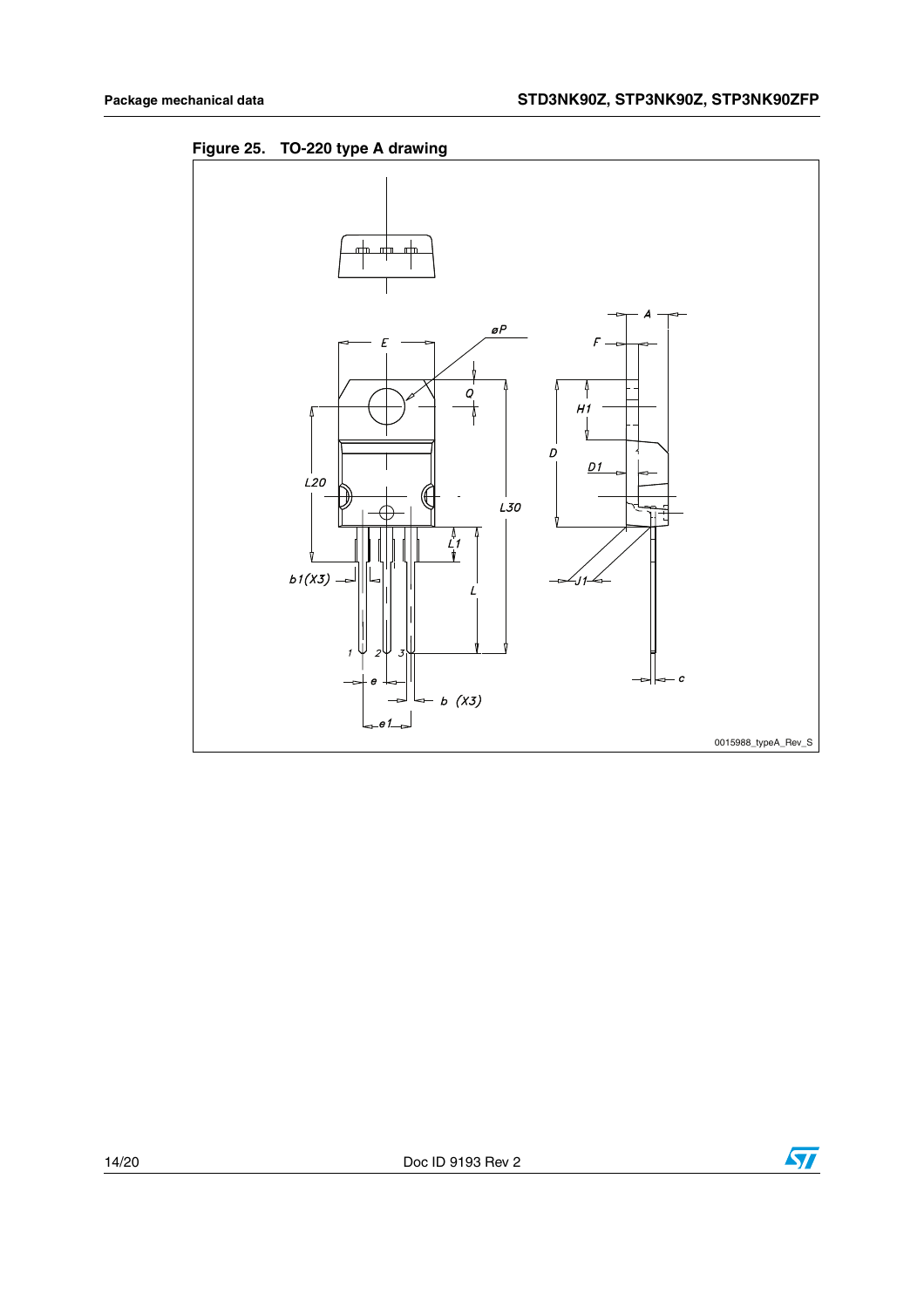|                           | mm               |      |              |  |
|---------------------------|------------------|------|--------------|--|
| Dim.                      | Min.             | Typ. | Max.         |  |
| $\boldsymbol{\mathsf{A}}$ | 4.4              |      | 4.6          |  |
| $\sf B$                   | 2.5              |      | 2.7          |  |
| D                         | 2.5              |      | 2.75         |  |
| $\mathsf E$               | 0.45             |      | 0.7          |  |
| $\mathsf F$               | 0.75             |      | $\mathbf{1}$ |  |
| F1                        | 1.15             |      | 1.70         |  |
| ${\sf F}2$                | 1.15             |      | 1.70         |  |
| G                         | 4.95             |      | 5.2          |  |
| G <sub>1</sub>            | 2.4              |      | 2.7          |  |
| H                         | $10$             |      | 10.4         |  |
| L2                        |                  | $16$ |              |  |
| L3                        | 28.6             |      | $30.6\,$     |  |
| $\mathsf{L}4$             | 9.8              |      | 10.6         |  |
| L5                        | 2.9              |      | 3.6          |  |
| $\mathsf{L}6$             | 15.9             |      | 16.4         |  |
| L7                        | $\boldsymbol{9}$ |      | 9.3          |  |
| Dia                       | 3                |      | 3.2          |  |

**Table 12. TO-220FP mechanical data**

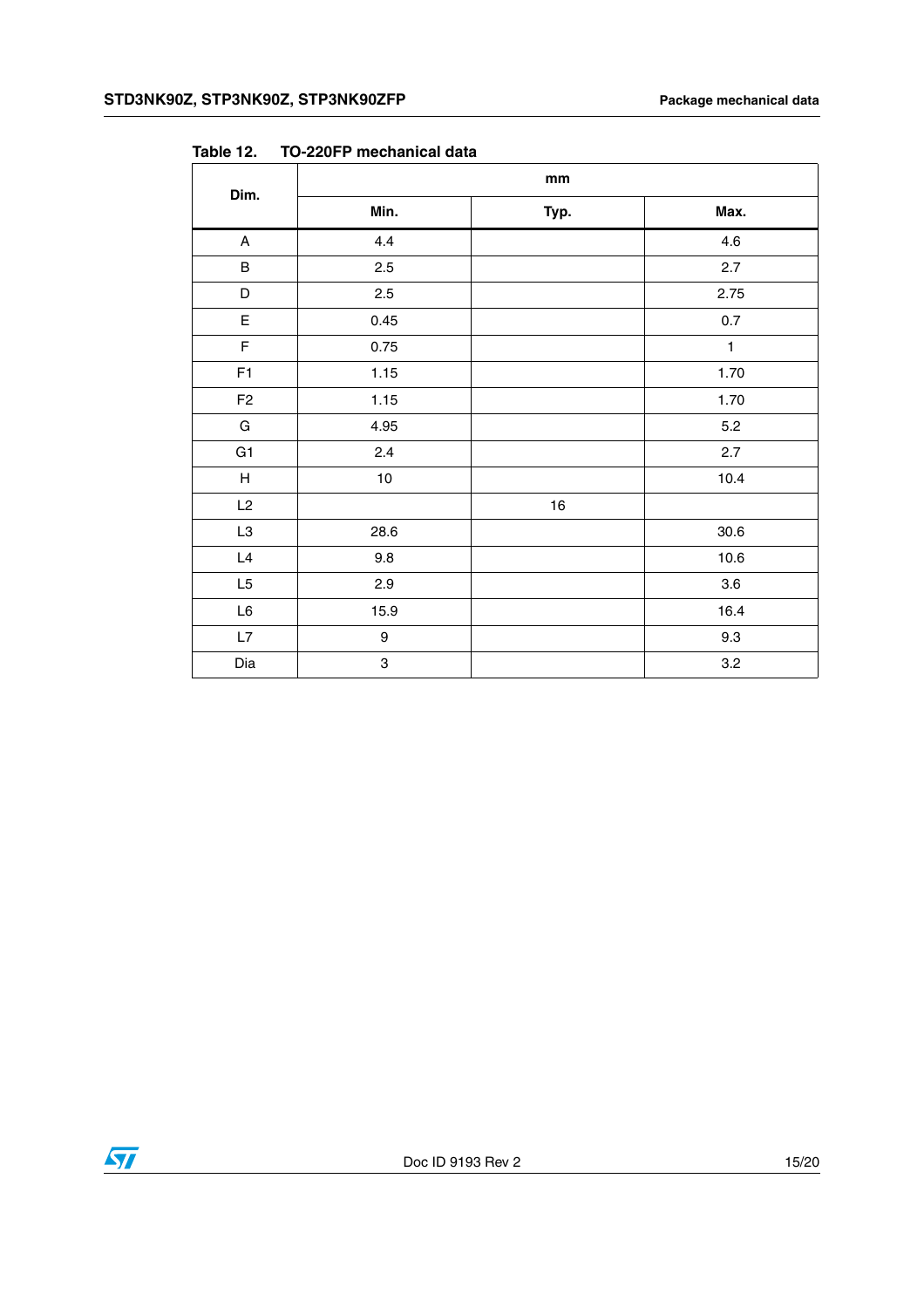**Figure 26. TO-220FP drawing**



 $\sqrt{2}$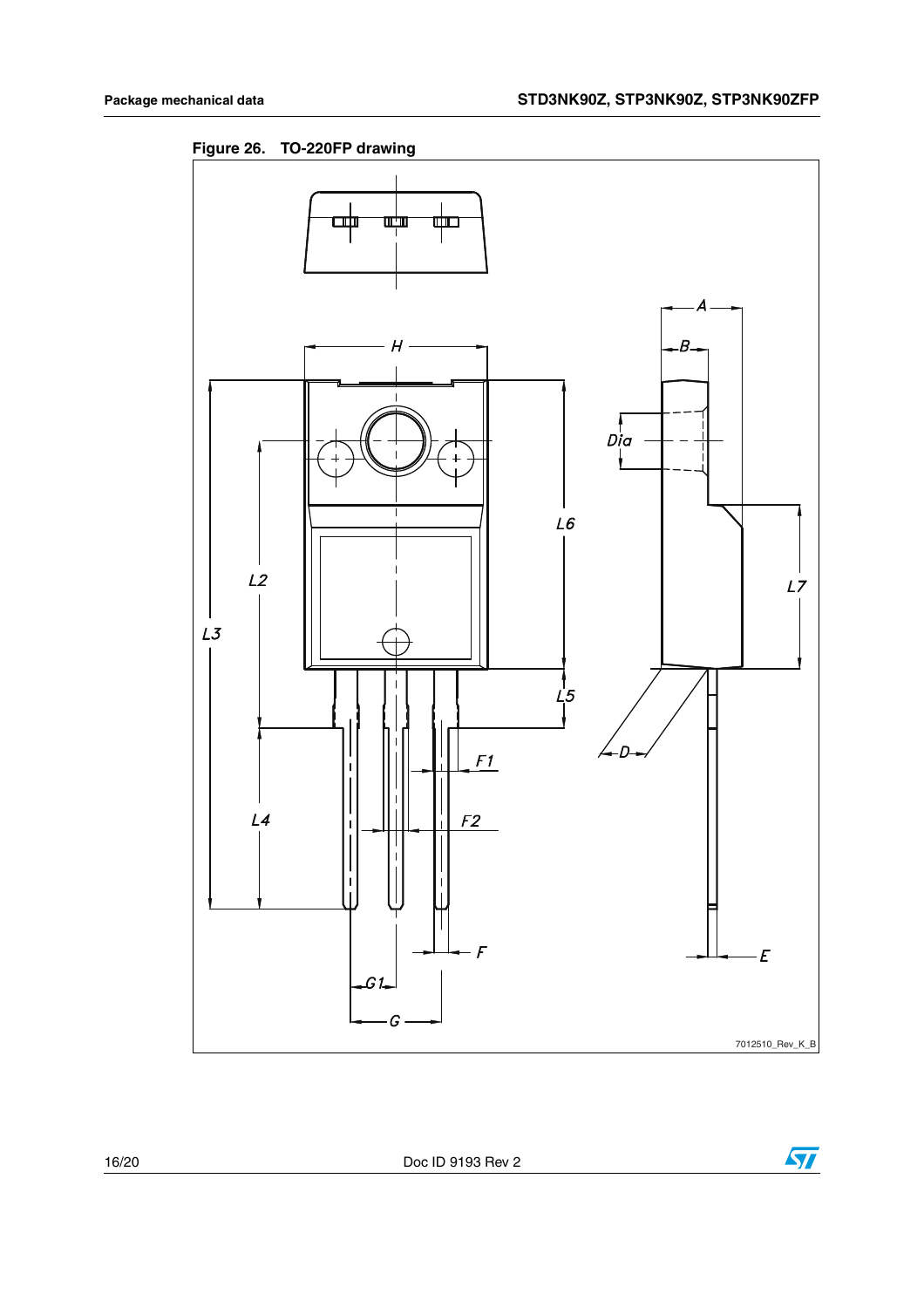# <span id="page-16-0"></span>**5 Packaging mechanical data**

| <b>Tape</b>    |         |                | Reel        |           |      |  |
|----------------|---------|----------------|-------------|-----------|------|--|
| Dim.           | mm      |                | Dim.        | mm        |      |  |
|                | Min.    | Max.           |             | Min.      | Max. |  |
| A <sub>0</sub> | $6.8\,$ | $\overline{7}$ | A           |           | 330  |  |
| B <sub>0</sub> | 10.4    | 10.6           | $\sf B$     | 1.5       |      |  |
| B1             |         | 12.1           | $\mathsf C$ | 12.8      | 13.2 |  |
| D              | 1.5     | 1.6            | D           | 20.2      |      |  |
| D <sub>1</sub> | 1.5     |                | G           | 16.4      | 18.4 |  |
| E              | 1.65    | 1.85           | N           | 50        |      |  |
| F              | 7.4     | 7.6            | T           |           | 22.4 |  |
| K <sub>0</sub> | 2.55    | 2.75           |             |           |      |  |
| P <sub>0</sub> | 3.9     | 4.1            |             | Base qty. | 2500 |  |
| P1             | 7.9     | 8.1            |             | Bulk qty. | 2500 |  |
| P <sub>2</sub> | 1.9     | 2.1            |             |           |      |  |
| R              | 40      |                |             |           |      |  |
| $\mathsf T$    | 0.25    | 0.35           |             |           |      |  |
| W              | 15.7    | 16.3           |             |           |      |  |

**Table 13. DPAK (TO-252) tape and reel mechanical data**

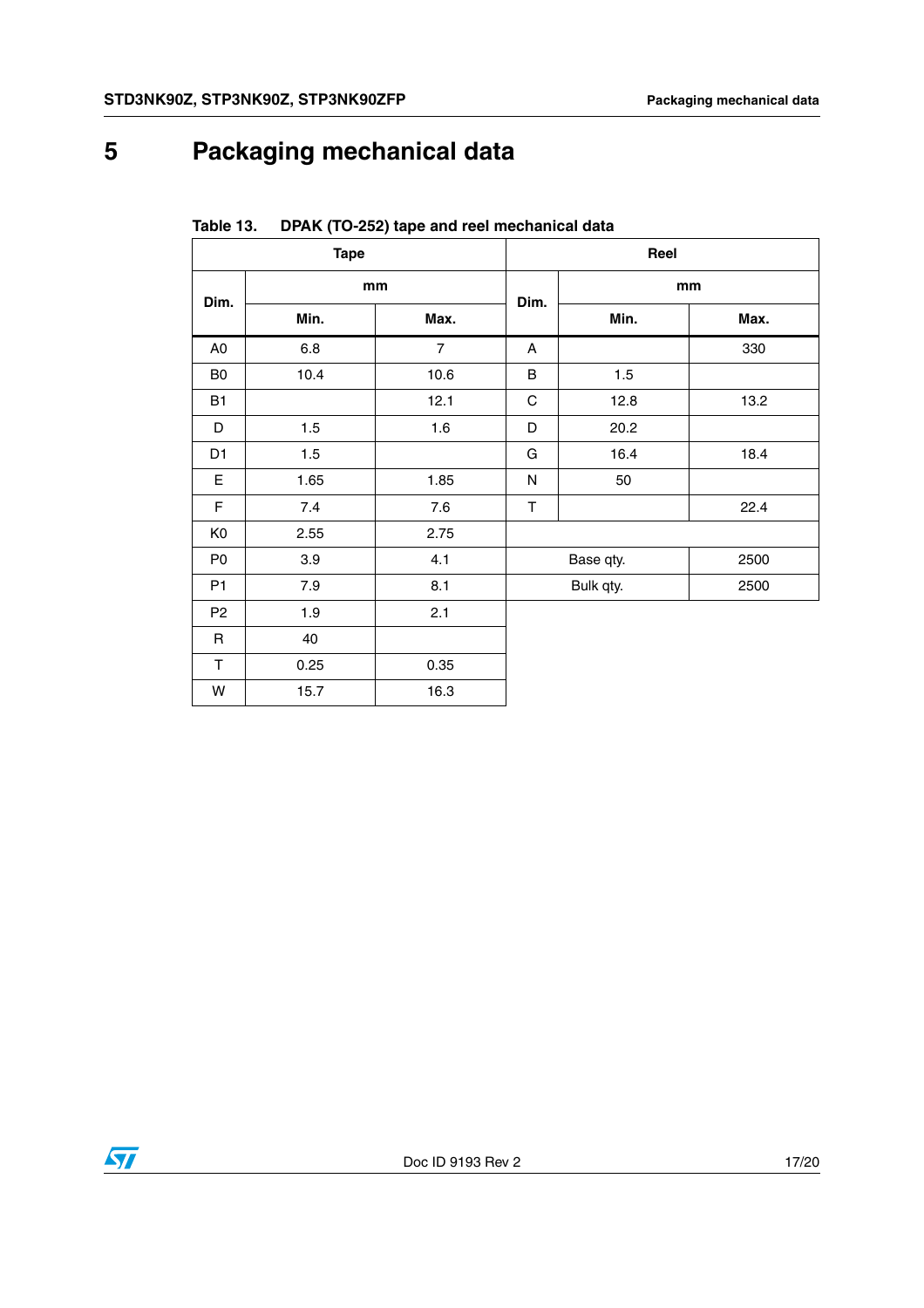







18/20 Doc ID 9193 Rev 2

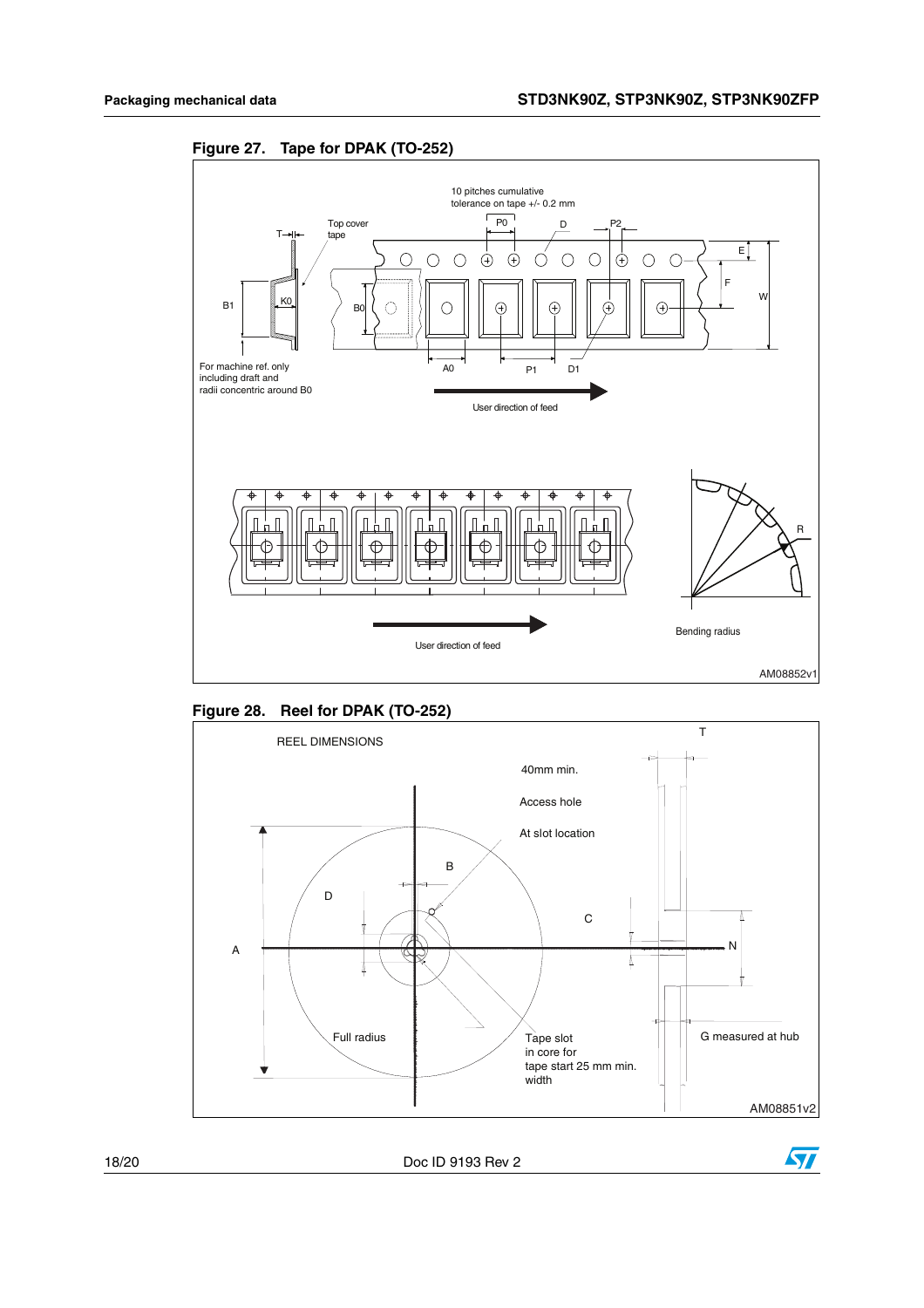# <span id="page-18-0"></span>**6 Revision history**

| Table 14. | <b>Document revision history</b> |  |
|-----------|----------------------------------|--|
|           |                                  |  |

| Date        | <b>Revision</b> | Changes                                                                                                                                          |
|-------------|-----------------|--------------------------------------------------------------------------------------------------------------------------------------------------|
| 24-Oct-2006 |                 | First release.                                                                                                                                   |
| 29-Jan-2013 | 2               | - The part number STD3NK90Z-1 has been moved to a separate<br>datasheet<br>- Minor text changes<br>- Updated: Section 4: Package mechanical data |